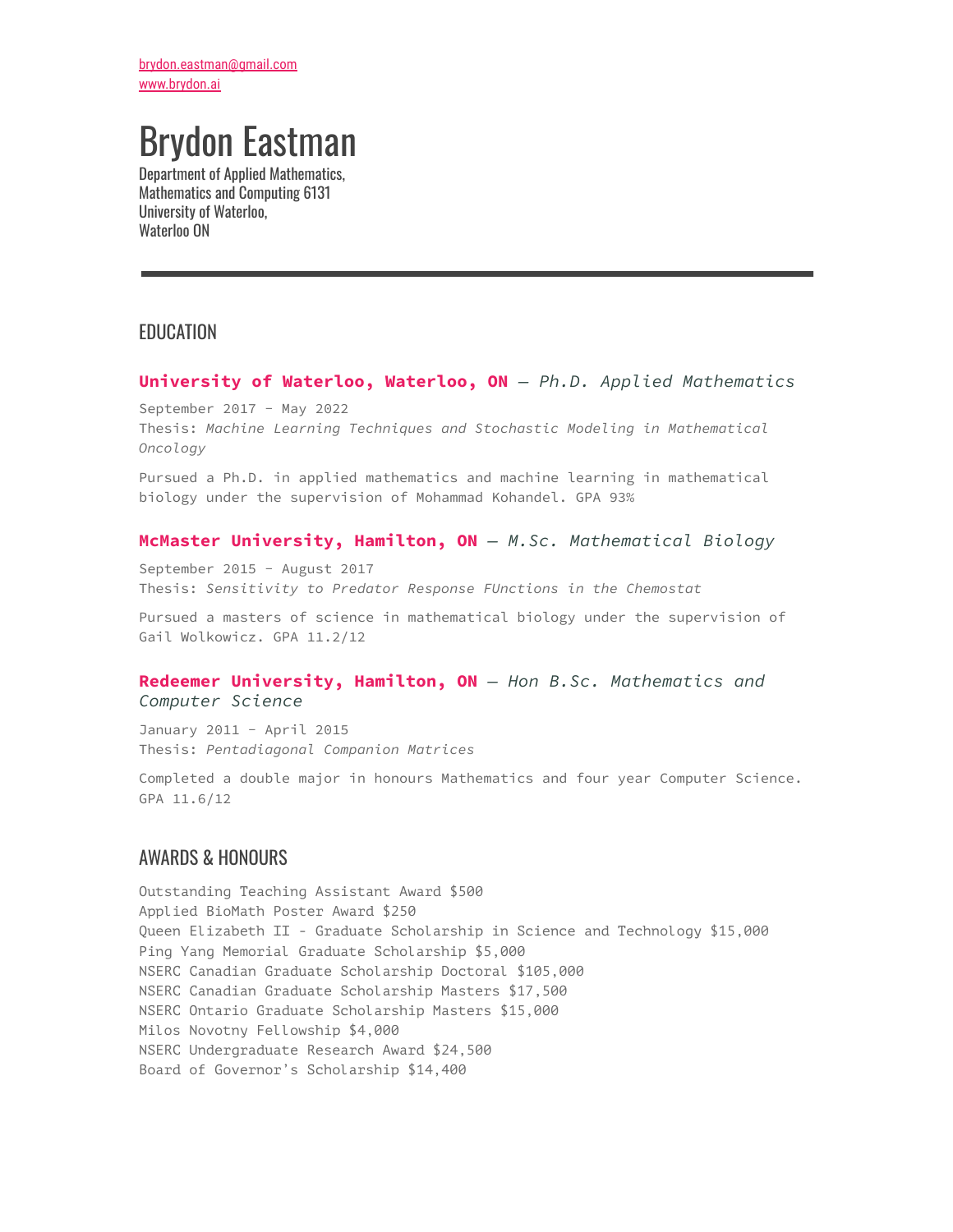#### **PUBLICATIONS**

**A comparison and calibration of integer and fractional order models of COVID-19 with stratified public response** Submitted *2022* Somayeh Fouladi, Mohammad Kohandel, **Brydon Eastman**

**Reinforcement learning derived chemotherapeutic schedules for robust patient-specific therapy** Nature Scientific Reports *Sep 9, 2021* **Brydon Eastman**, Michelle Pzedborski, Mohammad Kohandel

**Modeling the impact of public response on the COVID-19 pandemic in Ontario** PLoS One *Apr 14, 2021* **Brydon Eastman**, Cameron Meaney, Michelle Pzedborski, Mohammad Kohandel

**A Predator-Prey Model in the Chemostat with Holling Type II Response Function** Mathematics in Applied Sciences and Engineering *Nov 1, 2020* Tedra Bolger, **Brydon Eastman**, Madeleine Hill, Gail S. K. Wolkowicz

**The effects of phenotypic plasticity on the fixation probability of mutant cancer stem cells** Journal of Theoretical Biology *Oct 21, 2020* **Brydon Eastman**, Dominik Wodarz, Mohammad Kohandel

**From Solid-State NMR to Crystal Structures through Combinatorial Tiling Theory** Int. Union Crystallography *Jan 1, 2018* Darren Brouwer, Janelle Vanderhout, Chelsey Hurst, **Brydon Eastman**

**Pentadiagonal Companion Matrices** Special Matrices *Oct 28, 2015* **Brydon Eastman** and Kevin N. Vander Meulen

**Sparse Spectrally Arbitrary Patterns** The Electronic Journal of Linear Algebra *Apr 28, 2015* **Brydon Eastman**, Bryan Shader, Kevin N. Vander Meulen

**Companion Matrix Patterns** Linear Algebra and its Applications *Feb 1, 2014* **Brydon Eastman**, I.-J. Kim, B.L. Shader, K.N. Vander Meulen

#### **PRESENTATIONS**

**Brydon Eastman**, Michelle Przedborski, and Mohammad Kohandel. 2021. "Poster: Reinforcement learning derived chemotherapeutic schedules for robust patient-specific therapy given unknown patient response parameters." Society of Mathematical Biology Annual Meeting. International Conference.

**Brydon Eastman**. 2021. "Contributed Talk: Reinforcement learning derived chemotherapeutic schedules for robust patient-specific therapy." Workshop in Mathematical and Computational Biology. International Conference.

**Brydon Eastman**. 2019. "Invited Talk: Contrasting chemotherapy schedules from reinforcement learning and optimal control." Canadian Mathematics Society: Winter Meeting. National Conference.

**Brydon Eastman**, Tedra Bolger, Madeleine Hill, and Gail Wolkowicz. 2016. "Poster: Predator Response Functions in the Chemostat: A Cautionary Tale" Canadian Mathematics Society: Winter Meeting. National Conference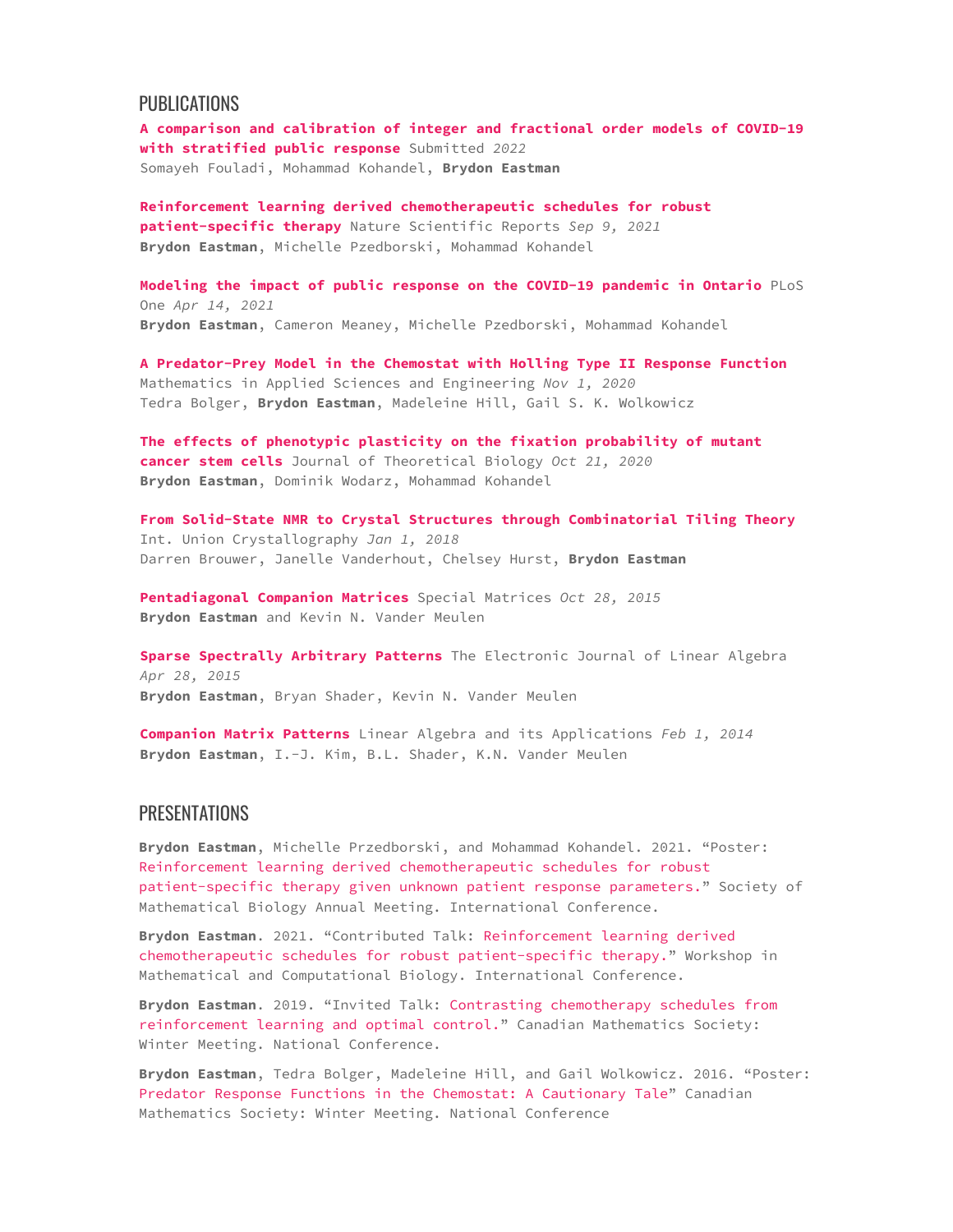**Brydon Eastman**. 2015. "Contributed Talk: Sex, Drugs, and Mathematics: Using Evolutionary Algorithms to Interpret Pharmaceutical NMR Data." Canadian Undergraduate Math Conference. National Conference.

**Brydon Eastman**, Brouwer, D. 2015 "Poster: A Genetic Algorithm for NMR Crystallography of Materials with Multispin Networks" MOOT 2015. Provincial Conference. Poster Presentation.

**Brydon Eastman**, Brouwer, D, Vander Meulen, K. 2014. "Poster: Solving Crystal Structures using Delaney Graphs derived from NMR Spectra" McMaster Chemistry Research Symposium. Institutional Conference. Poster Presentation.

**Brydon Eastman** 2014. "Contributed Talk: Solving Crystal Structures using Delaney Graphs derived from NMR Spectra" Conference on Graph Theory, Matrix Theory, and Interactions. International Conference.

**Brydon Eastman** 2013. "Contributed Talk: Companion Matrix Patterns" Canadian Undergraduate Math Conference. National Conference.

#### TEACHING

2022 **Instructor** AMATH 353, *University of Waterloo* Advanced Partial Differential Equations 2020 **Instructor** MATH 137, *University of Waterloo* Calculus I for Honours Computer Science students 2019 **Instructor** MATH 116, *University of Waterloo* Calculus I for Architecture Engineering Students 2022 **Teaching Assistant** AMATH 250, *University of Waterloo* Differential Equations 2021 **Teaching Assistant** AMATH 350, *University of Waterloo* Differential Equations (Winter and Fall 2021) 2019-2020 **Teaching Assistant** Calculus I, Calculus III, and Linear Algebra *University of Waterloo* 2018 **Teaching Assistant** MATH 117, *University of Waterloo* Led two tutorial sections of Calculus I for Engineering Students 2015-2017 **Teaching Assistant** Scientific Computing, Graph Theory, Various Calculus courses, and assisted in the Math Help Centre 2013 **Instructor**, *Dundas Valley Highschool Co-Op* Instructor for a Grade 11 Physics Course 2015-2017 **Lab Assistant**, *Redeemer University* First year physics lab assistant 2011-2015 **Teaching Assistant**, *Redeemer University* TA for two computer science courses and was part of the university's tutor program for various mathematics courses.

#### CREDENTIALS & AFFILIATIONS

2019 **Fundementals of University Teaching** *University of Waterloo*, Centre for Teaching Excellence 2020-Present **Member**, Society for Mathematical Biology 2021-Present **Elected Member**, Sigma Xi Scientific Research Honour Society

### STUDENT SUPERVISION

2021 Somayeh Fouladi (Co-Supervised Visiting Ph.D. Research Project)